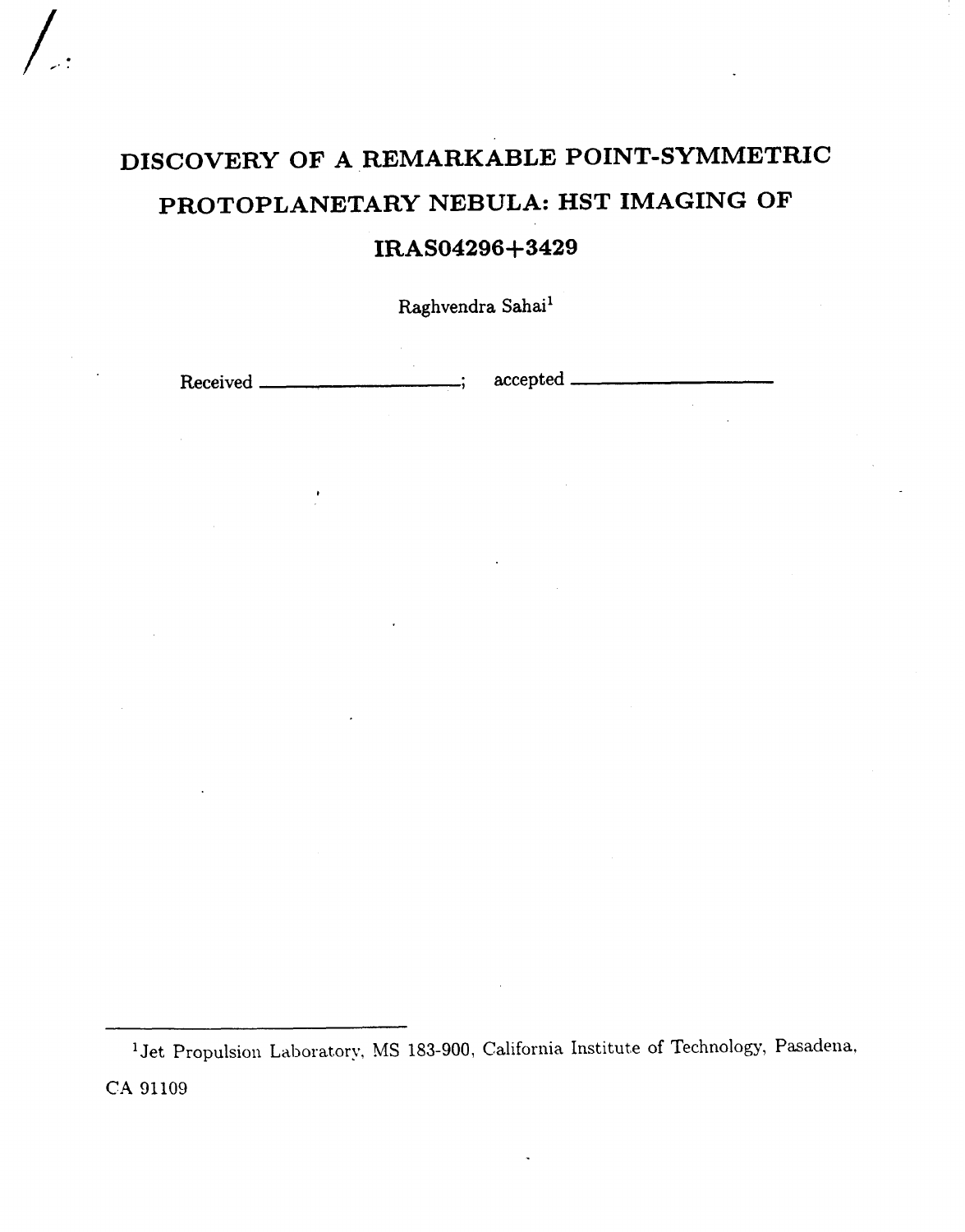# **ABSTRACT**

We present images of the protoplanetary nebula (PPN) IRAS04296+3429 taken with the Hubble Space Telescope Wide-Field Planetary Camera **2** in two wide-band filters centered at  $0.54$  and  $0.81 \mu m$ . We find that this object, which belongs to a class of carbon-rich PPNs with a peculiar  $21\mu m$  dust emission feature, has a striking point-symmetric morphology, with a pair **of** long well-collimated lobes oriented at about **70"** to an equatorial elliptical "disk" like structure. Although dense disk-like regions have been inferred from the presence of dark lanes separating the bipolar lobes of post-AGB objects, I04296 is the first to show a bounded disk directly in scattered light. The lobes and the disk appear embedded in a roughly round, faint halo with a radius at least as large as 2!8. The bipolar lobes probably result from the interaction of a collimated high-velocity bipolar outflow with the spherical progenitor AGB circumstellar envelope, seen as the halo. The internal structure of the lobes suggests that the bipolar outflow changes its direction with time. A simple single-scattering model of a spherical inverse-square density envelope with a dust mass-loss rate of  $4 \times 10^{-8} M_{\odot}$  yr<sup>-1</sup>provides a good fit to the scattered light in the halo at both wavelengths. The collimated lobes and point-symmetric structure in I04296 provide strong support for jet-driven formation of aspherical planetary nebulae.

*Subject headings:* planetary nebulae, stars: AGB and post-AGB, stars: mass-loss, circumstellar matter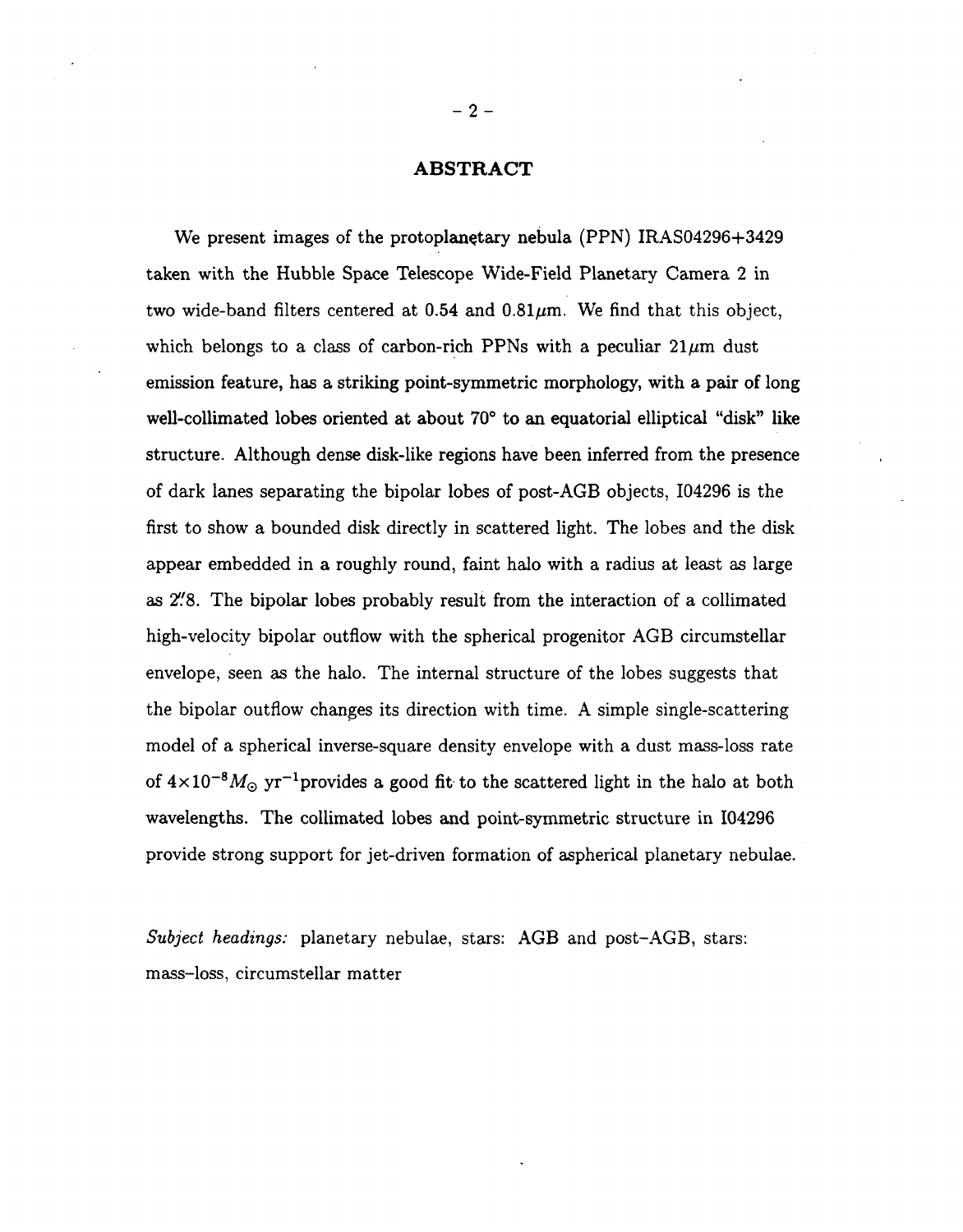# **1. Introduction**

Most planetary nebulae (PN) show significant departures from spherical symmetry [e.g. Aaquist & Kwok 1991, Schwarz, Corradi, & Melnick et al. 1992, Sahai & Trauger 1998 (hereafter ST98)], whereas the circumstellar envelopes (CSEs) of their progenitor AGB stars appear spherically symmetric (e.g. Bowers, Johnston, & Spencer 1983, Neri et .al. 1998). Why and how this happens is not well understood. Although several theoretical mechanisms have been proposed (e.g.Balick 1987, Chevalier & Luo 1994, Morris 1987), the discoveries of fast low ionisation emission regions (FLIERS: Balick et al. 1998), and multipolar/point-symmetric structures (e.g. ST98), strongly suggest that additional/new shaping mechanisms are required. ST98 have proposed that collimated fast outflows with changing directionality, operating during the very late-AGB or the early post-AGB (hereafter protoplanetary phase), are the primary agents in the formation of aspherical PNs. Using the Wide Field and Planetary Camera 2 (WFPC2) onboard HST, it has now become possible to image protoplanetary nebulae (PPN) in scattered light with unprecedented angular resolution and dynamic range (Sahai et al. 1998, Sahai et al. 1999a,b,c; Kwok, Su, & Hrivnak 1998, Su et al 1998). Such observations provide stringent constraints on the nature and history of mass-loss during AGB and early post-AGB evolution, crucial for testing our ideas for the formation and shaping of PN. For example, our HST images of the PPN Hen401 reveal a pair of very long, highly collimated lobes, supporting our viewpoint that jet-like outflows shape planetary nebulae (Sahai et al. 1999c, hereafter SBZ99).

IRAS04296+3429 (hereafter 104296) is a well-studied member of a class of PPN with a peculiar  $21\mu$ m emission feature in their IRAS low-resolution spectra (Kwok 1993, Kwok, Volk, & Hrivnak 1989). Spectral features due to  $C_2$ ,  $C_3$  and s-process elements show that IO429G is an evolved carbon-rich object (Hrivnak 1995), and mm-wave molecular line emission (Omont et al. 1993, Woodworth et al. 1990) reveals the presence of a dense AGB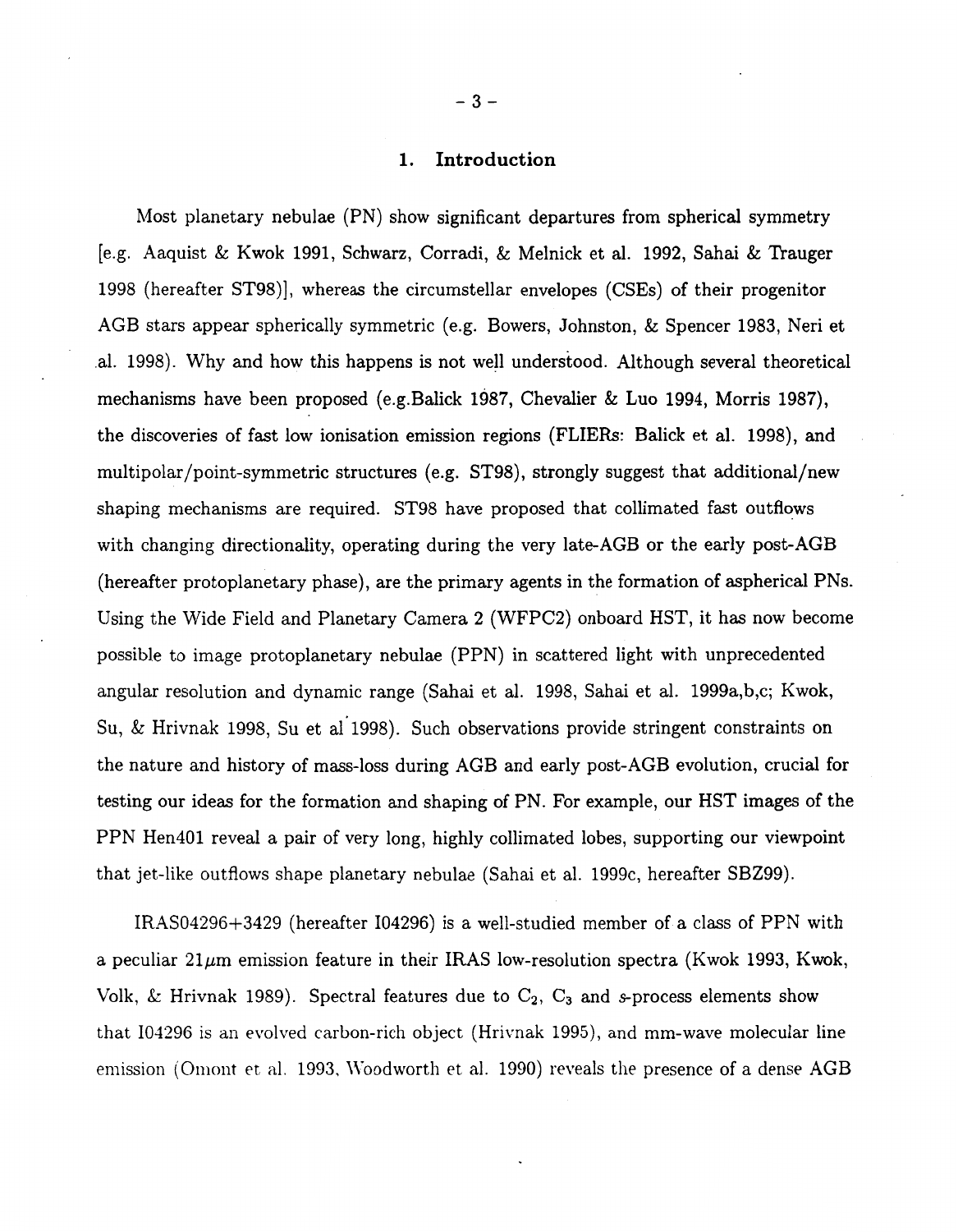CSE with an expansion velocity,  $V_{exp}=(12-15.6)$  km s<sup>-1</sup>. Although spectropolarimetry indicates an aspherical dust distribution in I04296 (Trammell, Dinerstein & Goodrich 1994), its structure has remained unknown. Mid-infrared (9.7 and  $11.8\mu$ m) images (Meixner et al 1997 show an unresolved object. The distance to  $104296$  is not known; we adopt  $D=4$ kpc as suggested by Meixner et a1 1997 based on assuming a typical PPN luminosity of  $5.3 \times 10^3 L_{\odot}$ . In this Letter, we present HST images of I04296 - the remarkable morphology we find has important implications for theories of PN shaping and formation.

## **2. Observations and Data Reduction**

A total of 6 exposures of  $104296$  ( $2 \times 1.6$  s,  $2 \times 20$  s,  $2 \times 200$  s) using two broad-band filters [F555W ( $\langle \ \ \lambda \ \rangle = 0.54 \mu m$ ,  $\delta \lambda = 0.12 \mu m$ ) and F814W ( $\langle \ \ \lambda \ \rangle = 0.79 \mu m$ ,  $\delta \lambda = 0.15 \mu m$ )], taken as part of an HST SNAPshot imaging program (6364: Bobrowsky) and processed via the standard calibration pipeline, were retrieved from HST archives. The nebula lies within the Planetary Camera *(800<sup>2</sup> pixels*; plate scale=0''0456/pixel) of WFPC2. Each image of an equal exposure pair was.shifted with respect to the other during the observations. After applying a geometric distortion correction, the images were registered to sub-pixel accuracy (using cross-correlation techniques), followed by cosmic ray removal and correction of saturated pixels in the long exposure images.

#### **3. Results**

The nebula, seen in scattered light, shows a pair of long well-collimated lobes oriented along  $PA \approx 98^\circ$ , and an equatorial elliptical "disk" like structure with a major axis (1"6 long) oriented at  $PA=28^{\circ}$  (Fig. 1 a.b). Although the existence of dense dusty disk-like structures has generally been inferred from the dark lanes separating the bipolar lobes of post-AGB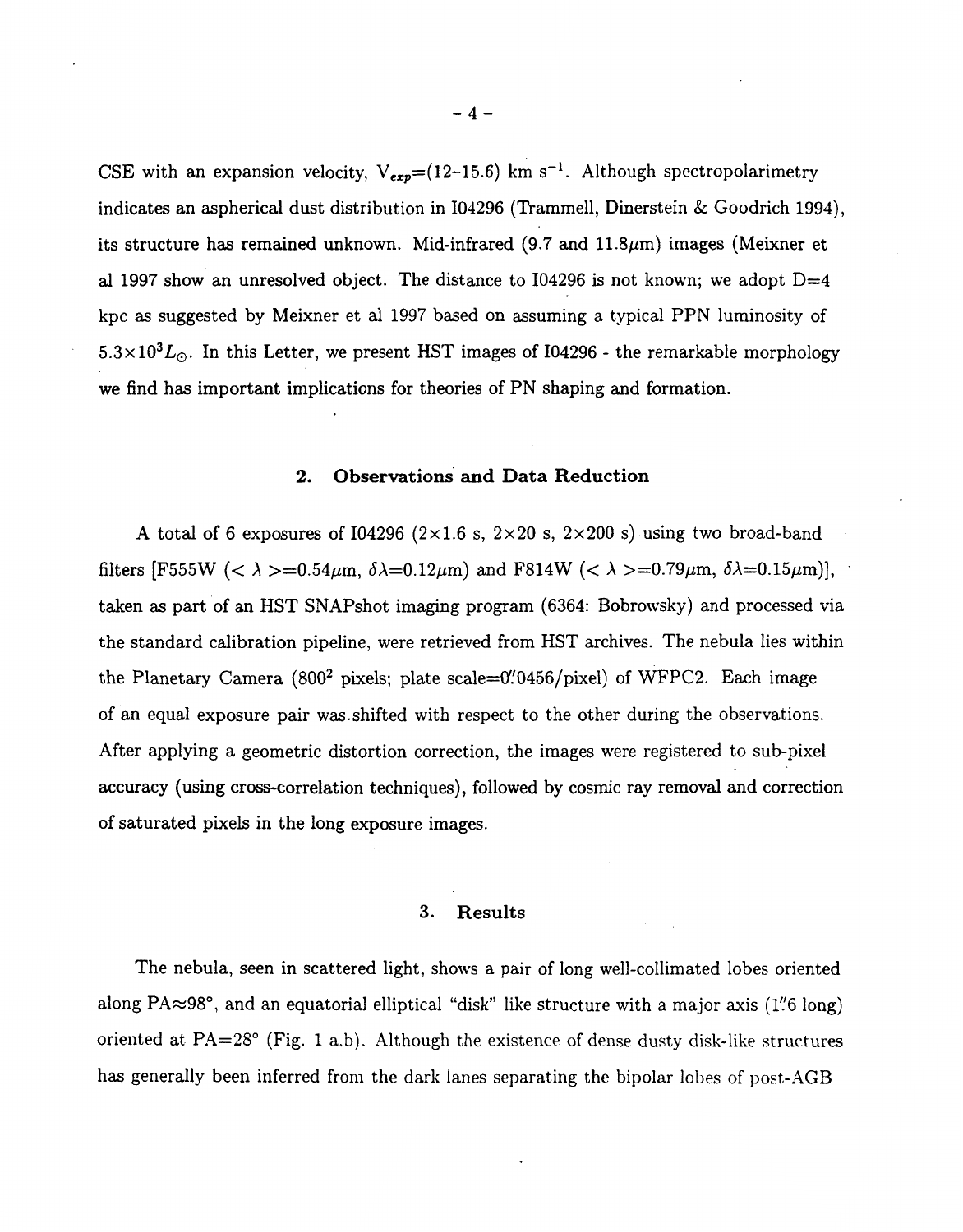objects in optical/near-infrared images, I04296 is the first to show a *bounded* disk directly in scattered light. Each bipolar lobe (radial extent of about 1"9) contains an inner lobe (radial extent about  $0\rlap{.}^{\prime\prime}$ : the latter can be seen more clearly in panels c & d of Fig. 1, which emphasize sharp structures. The bipolar lobes are not exactly colinear: there is a small difference of about 5° between their axes. The inner lobes are aligned along an axis which is slightly different than that of the outer lobes. The lobes and the disk appear embedded in a roughly round, faint halo, which extends to a sensitivity-limited *(30)* radius of about 2'8 in the F814W image. The central star can be seen as the bright point source at the nebular center. We determine  $m_V=14.1$  (consistent with  $m_V=14.2$  determined by Hrivnak. 1995), and  $m_l=11.6$ , for the nebula as a whole (including the central star). If we assume that the elliptical disk is intrinsically circular and geometrically thin, its minor-to-major axis ratio implies that the disk-plane is inclined to our line-of-sight (los) by 24°. In view of its visual appearance, we hereby name I04296 as the "Seagull Nebula".

The central star, which is resolved from surrounding nebulosity, shows a F555W/F814W count rate ratio of 0.16 $\pm$ 0.01, significantly smaller than that expected (1.2) from its G0 spectral type (Hrivnak 1995), implying that it is significantly reddened due to nebular extinction along the los to the star. We estimate this extinction in two ways: first, comparing the observed F555W/F814W count rate ratio with that expected with no extinction, and using the standard interstellar extinction curve (Whittet 1992), we find an extinction optical depth at  $0.56\mu$ m,  $\tau_{555}$ =4.5. Second, we compare the observed stellar fluxes with estimates based on its bolometric flux  $(1.1 \times 10^{-8} \text{ erg s}^{-1} \text{ cm}^{-2})$  and effective temperature (5500K). We determine  $m_V=16.3$  &  $m_I=13.4$  for the central star, implying 0.56 & 0.81 $\mu$ m fluxes of 1 & 9.6 mJy, respectively. Since the corresponding unattenuated fluxes are 1.35 and 1.97 Jy, we derive extinction optical depths  $\tau_{555}=7.2$  &  $\tau_{814}=5.3$ . Thus there is a large discrepancy between the extinction estimated by the above two methods which cannot be accounted for by uncertainties in the observed or intrinsic stellar flux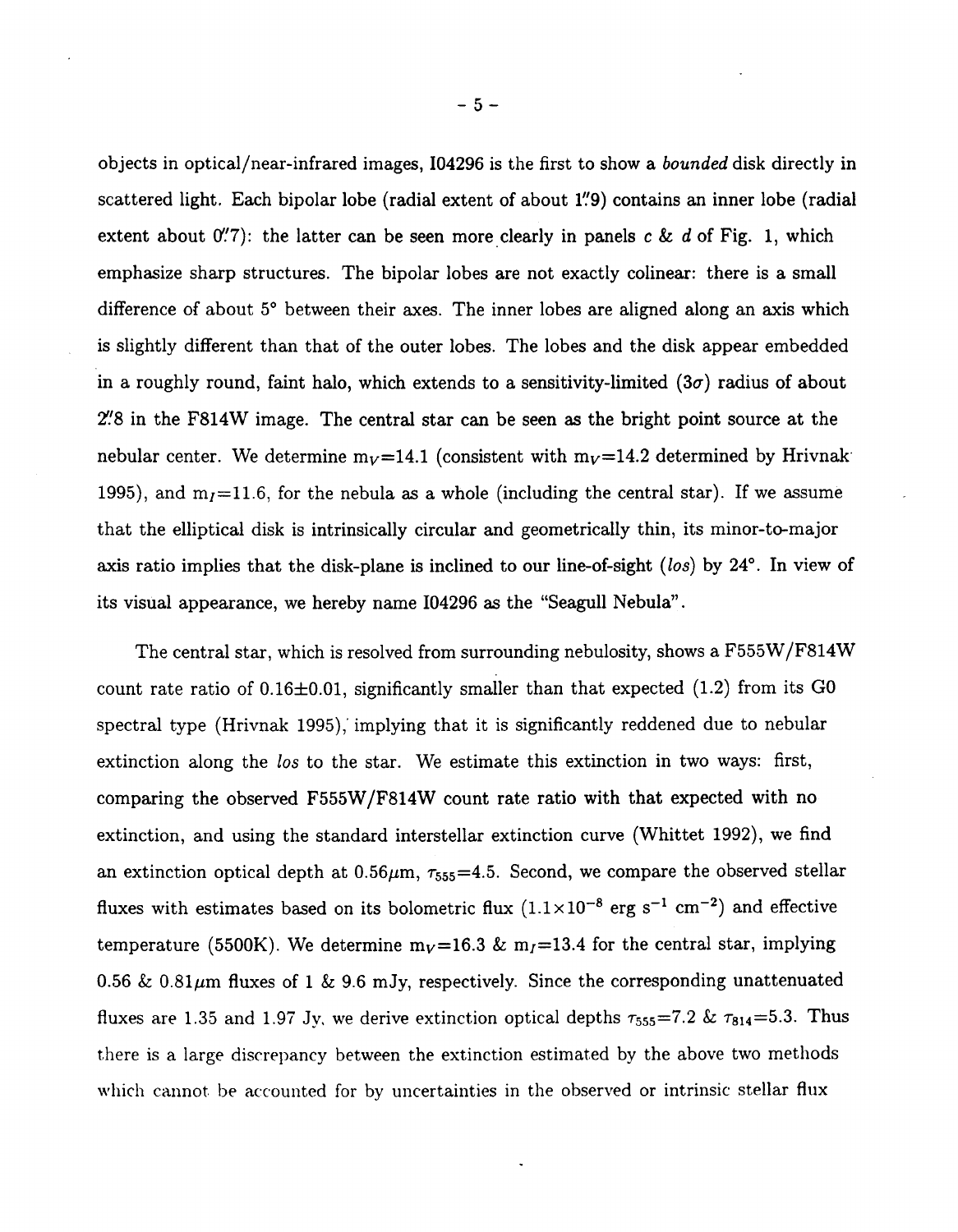values. The  $\tau_{555}/\tau_{814}$  ratio from method 2 (1.36) is smaller than that derived from method 1 (1.6); hence the extinction curve between 0.56 and  $0.81 \mu m$  for dust grains along the *los* to the central star is flatter than the interstellar one. We conclude that these grains, most likely residing in the equatorial "disk" region, have a radius significantly larger than the nominal value ( $\sim 0.1 \mu m$ ) for interstellar grains. Two other well-studied PPNs, CRL2688 and the Red Rectangle (Sahai et al. 1998, Jura, Turner, & Balm 1997), show evidence for large grains in their dense equatorial regions.

# **4. Modelling of Scattered Light**

In Figure 2, we show the F555W/F814W ratio image. The bipolar lobes, with large ( $\sim$ 0.19-0.24) values of the 0.55 $\mu$ m to 0.81 $\mu$ m flux ratio (R<sub>555/814</sub>) stand out clearly from the rest of the nebula (equatorial disk and halo), which is characterised by  $R_{555/814} \sim 0.12$ -0.18. R555/814 is smallest towards the central star, implying that it is significantly redder than all of the surrounding nebulosity, specially the bipolar lobes, which show the largest  $R_{555/814}$ ratio. We conclude that the starlight reaching us directly undergoes the largest extinction (presumably due to the disk), and that reaching the bipolar lobes undergoes the least.

In Figure **3,** we show four representative radial cuts from the **F555W/F814W** ratio image. The variation of the ratio in the "disk cuts", taken along the disk major axis is distinctly different from that in the "halo cuts". The latter have been taken along directions about 116" away from the "disk cuts", in order to minimise the disk contribution and avoid the bipolar lobes and diffraction spikes in the image. The ratio in the "halo cuts" shows a roughly steady rise, whereas in the "disk cuts", it varies around a roughly fixed value up to a radius of about 0'.8, and then shows a distinct rise. The break near 0'.8 is probably related to the different dust properties and optical depths in the dusty equatorial disk which has a radius of about 0. The halo intensity for radius  $r \geq 0$ . 25 is found to vary roughly as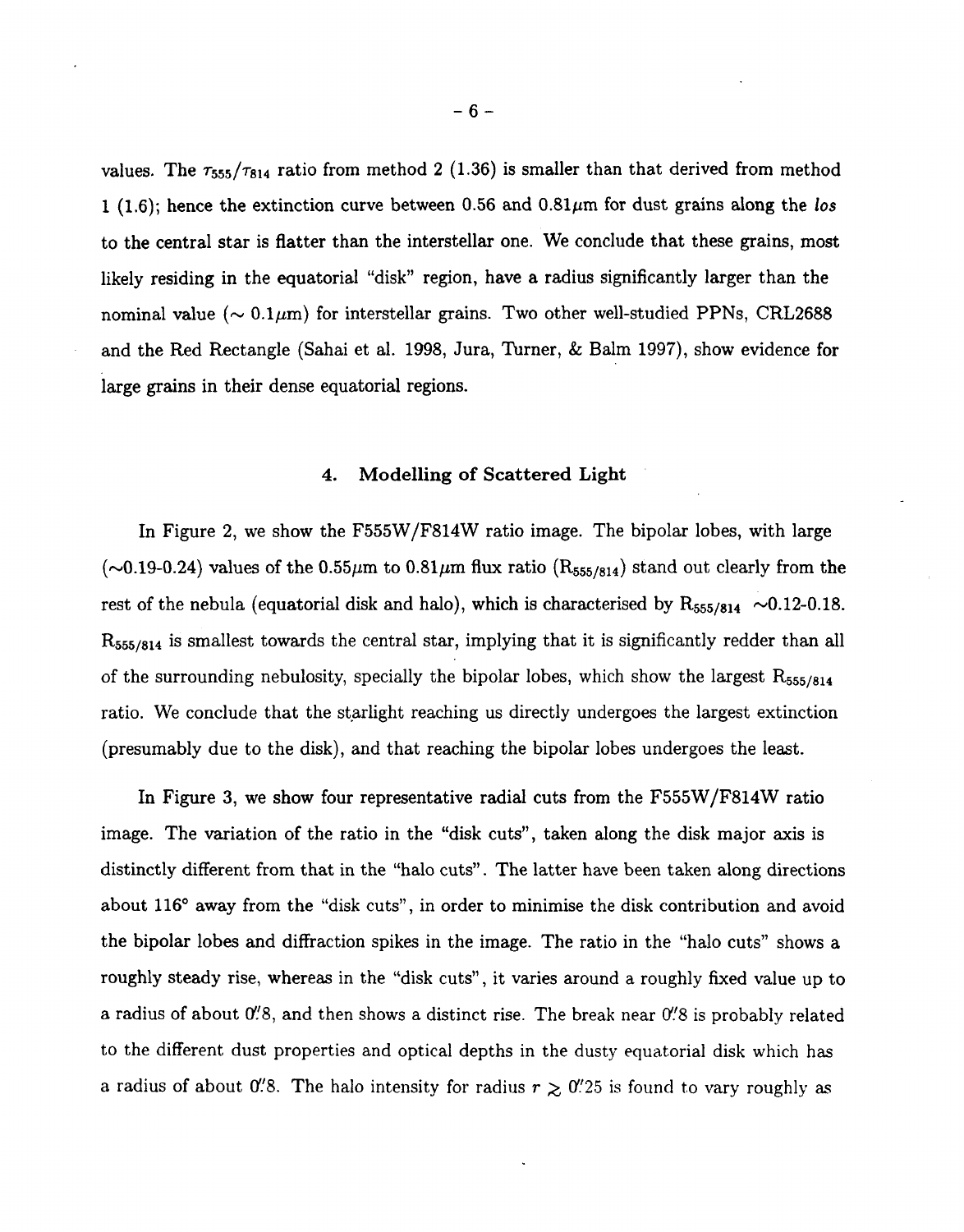$I_0(r/1'')^{-\beta}$ , with  $I_0 = 95 \mu Jy \text{ arc}^{-2} \& \beta \sim (2.8 - 3.0) \text{ at } 0.56 \mu \text{m and } I_0 = 650 \mu Jy \text{ arc}^{-2}$  $\& \beta \sim (3.0 - 3.2)$  at 0.81 $\mu$ m. Since optically-thin scattering in a spherical CSE with a  $r^{-\alpha}$ density law produces an  $r^{-(\alpha+1)}$  intensity variation, we conclude that the **I04296** CSE is characterised by  $\alpha \sim 2$  (consistent with steady mass-loss at a constant expansion velocity) and relatively small scattering optical depths for  $r \gtrsim 0$ . 25.

We present a simple single-scattering model of such a CSE that fits the salient characteristics of the F555W/F814W ratio and intensities in the halo. The inputs to our model are the (i) dust mass-loss rate, (ii) the radial extinction at  $0.56\mu$ m,  $\tau_{ext,1}$ <sup>r</sup>, from the star to a nominal radius of l", and (ii) the dust grain properties. For the latter, we assumed (i) isotropic scattering with a cross-section of  $2.1 \times 10^4$  cm<sup>2</sup> g<sup>-1</sup> (i.e. *per unit dust mass*) and an albedo of 0.57 at 0.6 $\mu$ m (e.g. Martin & Rogers 1987), and (ii) a  $\lambda^{-4}$  ( $\lambda^{-1}$ ) variation of the scattering (absorption) cross-section over the wavelength range covered by the two filters. The radial rise in the halo F555W/F814W ratio results from the slower radial fall-off of the F555W intensity, compared to F814W, due to the higher opacity at shorter wavelengths. We find that the "halo cuts" and the observed intensities can be reasonably fit with  $\tau_{ext,1} = 4.4$  and a CSE dust mass-loss rate of  $4 \times 10^{-8} (15.6 \text{ km s}^{-1}/V_{exp}) M_{\odot} \text{ yr}^{-1}$ . Assuming a gas-to-dust ratio of 200 for AGB CSEs, the total AGB mass-loss rate in I04296 is about  $8 \times 10^{-6} M_{\odot}$  yr<sup>-1</sup>, consistent with values derived from CO data. We have chosen not to independently constrain the dust mass and mass-loss rate from the IRAS far-infrared fluxes, because the strong  $21\mu m$  feature invalidates the use of our simple *power-law* dust emissivity model (e.g. Sahai et al. 1991).

## **5. The Structure of I04296**

The morphology of **I04296** seen in the HST images dramatically reveals the transition from spherical AGB mass-loss to highly-collimated mass-outflow. The long, narrow bipolar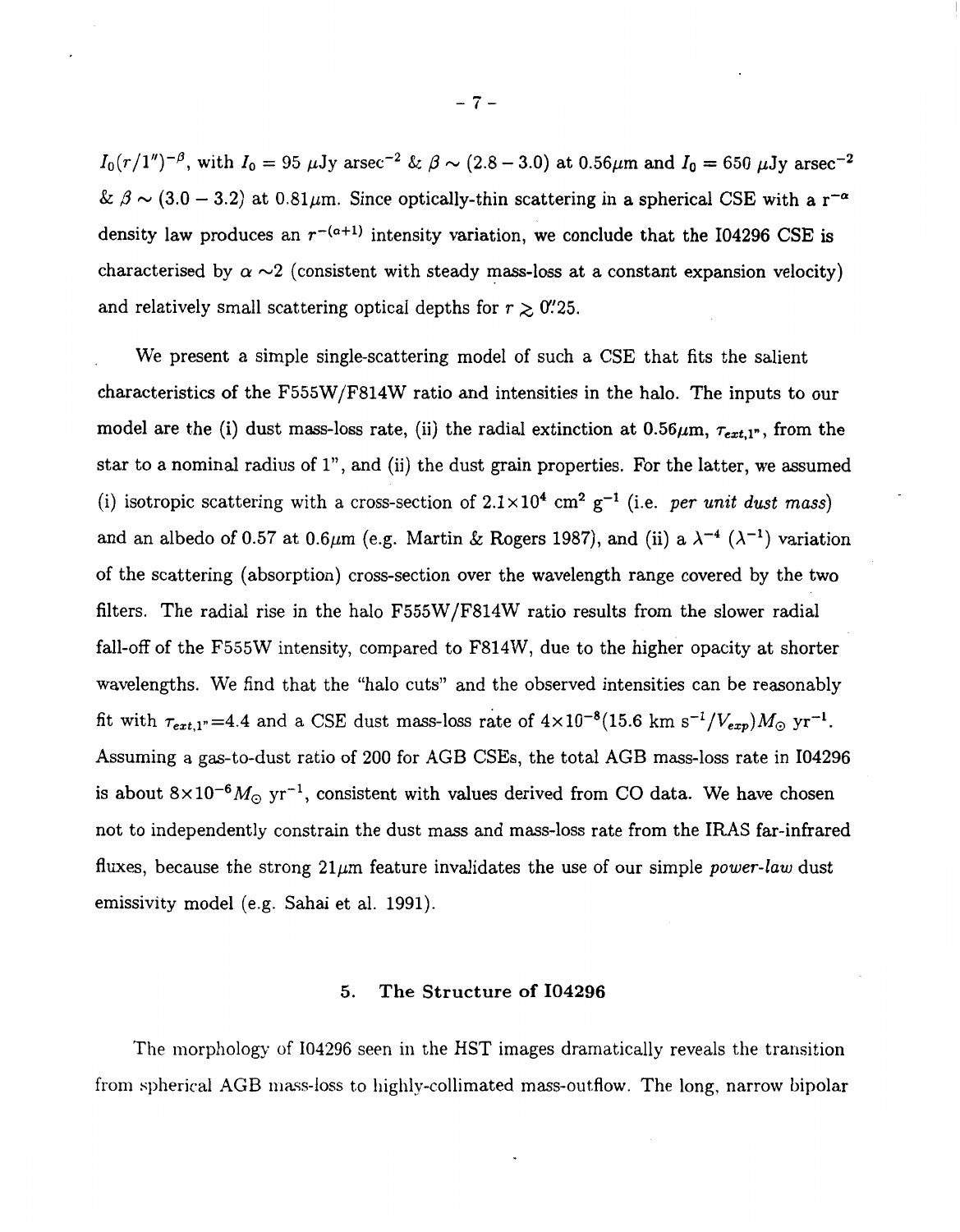lobes in I04296 are probably produced by the interaction of a collimated high-velocity bipolar outflow with the spherical progenitor **AGB CSE,** which appears as the round halo in the HST images. The internal structure of the lobes is reminiscent of the multiple-outflow lobes of high-velocity gas seen in the young PN M1-16 (Schwarz 1992). Such lobes can be produced by intrinsically-collimated (i.e. close to the star) jet-like outflows which change their direction with time, as proposed by ST98. Although the mechanism(s) for producing the jets is unclear, several hypotheses exist which directly or indirectly require the presence of close stellar/sub-stellar companions (e.g. see ST98). Indirect evidence for fast-moving material in I04296 comes from the presence of an emission feature at  $\lambda$ 4071, possibly due to the [SII] blend of  $\lambda$ 4069 and  $\lambda$ 4076 (Hrivnak 1995): such emission is expected to arise in shocked gas resulting from the fast outflow interaction with the AGB CSE. The bipolar lobes in I04296 have "closed ends"; indicating that the high-velocity outflow has not "broken out'' as yet from the confining AGB CSE. In contrast, the bipolar lobes of the more evolved PPN, Hen401, have open, tattered ends and a well-developed shell structure (SBZ99), indicating that the bipolar outflow in I04296 is either dynamically younger and/or less powerful than that in Hen401. The specific geometric shape of the lobes, in particular the narrowing of their ends, suggests "weak" deceleration of the hypothesised jet (de Young, *pn'v. cornrn.)* and ('strong'' cooling of the resulting shocked material (Masson & Chernin 1993). However, numerical hydrodynamic simulations are needed to test these ideas.

It is difficult to explain the structure of I04296 using the generalised interacting stellar winds ("GISW") model for the formation of aspherical PNs (Balick 1987). In this model, various *axisymmetric* nebular shapes are obtained by the interaction of a very fast isotropic central-star wind with the progenitor AGB CSE (Kwok 1982), when the labter is denser near the equator than the poles (Balick 1987). In contrast, I04296 shows a *point-symmetric* morphology: the bipolar lobes are *not* orthogonal to the equatorial disk. Second, none of the existing GISW simulations of PNs to-date (Mellema 1995 and references therein) have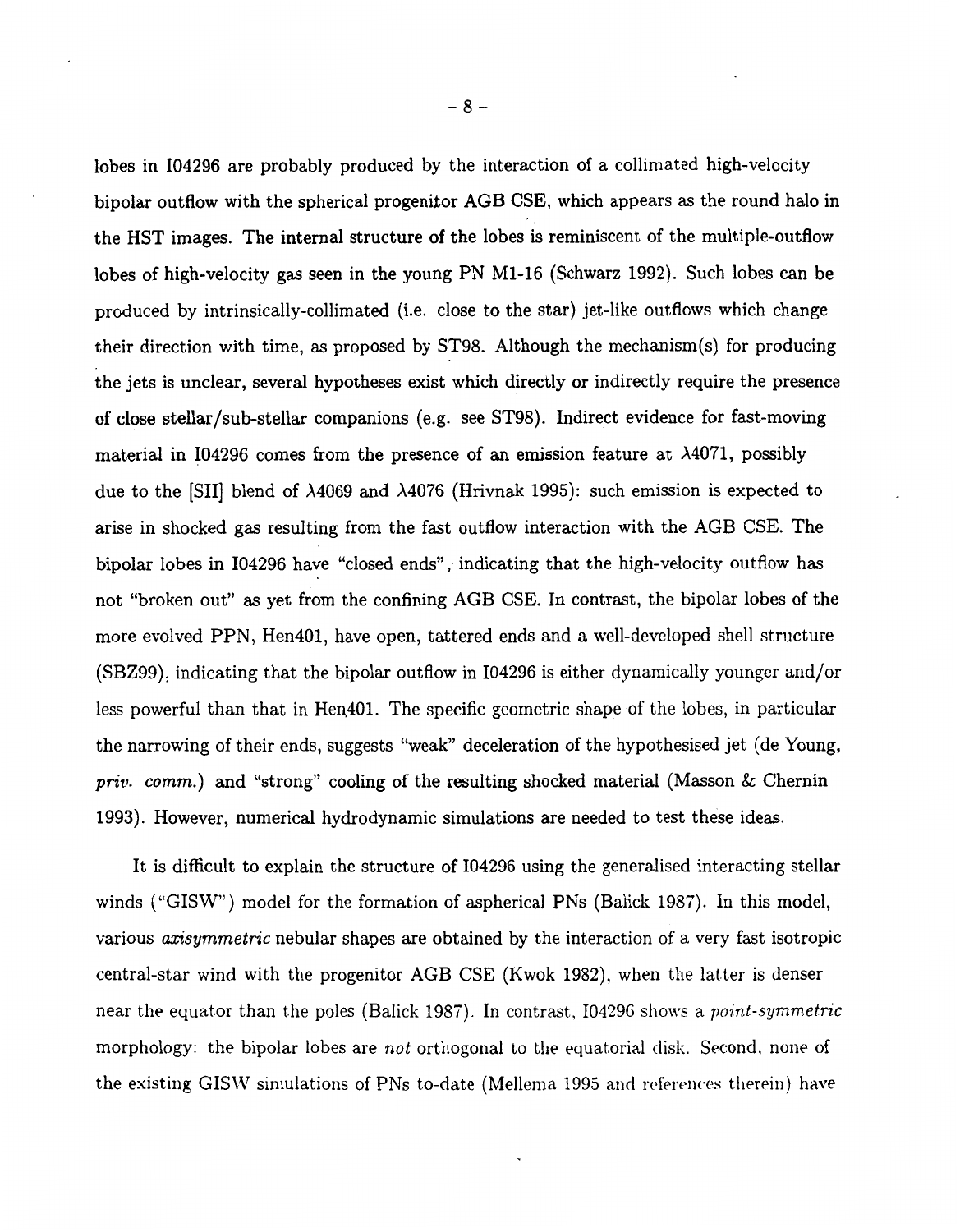produced the kind of long, narrow, outflow lobes'we find in I04296 (and Hen401, see SBZ99). Although narrow jets can be produced hydrodynamically in GISW models using compact toroidal density distributions (Mellema & Frank 1997) or in magnetised wind-blown bubble models (Garcia-Segura 1997), the misalignment of the disk and lobes argues against, or, for significant modifications to, such models. Thus, HST imaging of I04296 and other PPNs such as Hen401 and IRAS16342 (Sahai et al. 1999b) should provide a strong impetus for extending theoretical studies of mechanisms for producing aspherical planetary nebulae, specially jet-driven (e.g. Steffen & Lopez 1998) and magneto-hydrodynamic models.

The origin of the disk in I04296 remains a puzzle. Its large size and sharp outer edge potentially sets strong constraints on mechanisms for the production of dense equatorial structures around AGB stars (e.g. Morris 1987, Livio 1993). The large radius of the disk ( $\sim few \times 10^{16}$  cm) makes wind-accretion by a close compact companion an unlikely explanation. We think that the disk signifies a qualitative and temporally-sharp change in the mass-ejection proces, e.g. due to an evolutionary event such as a binary merger leading to common-envelope ejection (e.g. Soker & Livio 1994). Such an event could plausibly lead to the expansion of material along a preferred plane at high speeds; the resulting shock in the ambient dense AGB CSE would then define the sharp edge of the disk.

The author thanks Valentin Bujarrabal, Dave de Young and Mark Morris for comments on the paper, and NASA for financial support from a Long Term Space Astrophysics grant  $(no. 399-30-61-00-00).$ 

-9-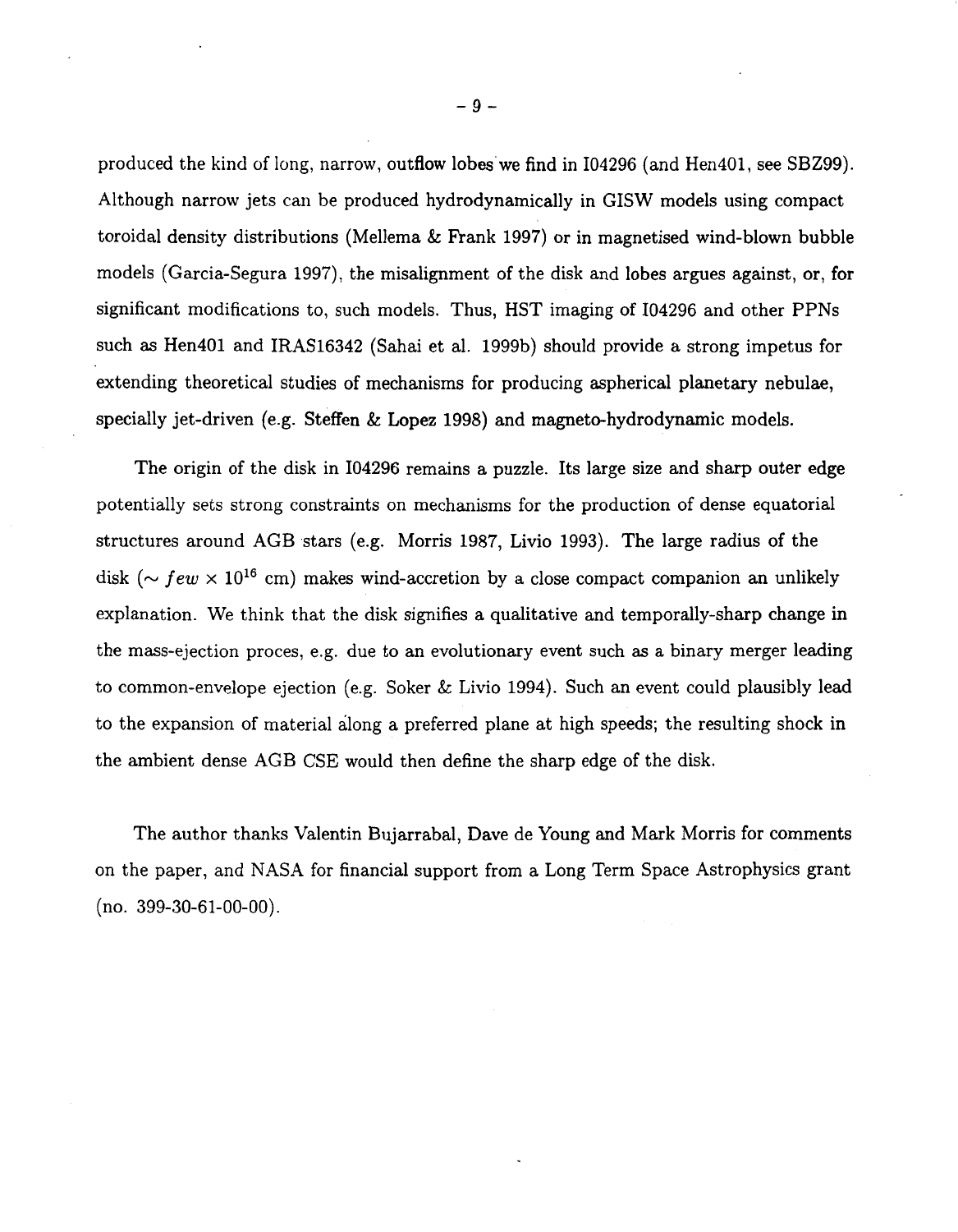## **REFERENCES**

- Aaquist & Kwok **1991,** ApJ, **378, 599**
- Balick, B. **1987,** AJ, **94, 671**
- Balick, B., Alexander, J., Hajian, A.R., Terzian, *Y.,* Perinotto, M., & Patriarchi, P. **1998,**  AJ, **116, 360**
- Bowers, P.F., Johnston, K. **J.,** & Spencer, J.H. **1983,** ApJ, **274, 733**
- Chevalier, R.A. & **Luo,** D. **1994,** ApJ, **421, 225**
- Garcia-Segura, G. **1997,** ApJ, **489, L189**
- Hrivnak, B.J. **1995,** ApJ, **438, 341**
- Jura, M., Balm, S.P., & Kahane, *C.* **1995,** ApJ, **453, 721**
- Jura, M., Turner, J. & Balm, S.P. **1997,** ApJ, **474, 741**
- Kwok, S. **1982,** ApJ, **258, 280**
- Kwok, S. **1993,** ARA&A, **31, 63**
- Kwok, S., Su, K.Y.L., & Hrivnak, B. **1998,** ApJ, **501, L117**
- Kwok, S.,Volk, K.M., & Hrivnak, B.J. **1989,** ApJ, **345, L51**
- Livio, M. **1993,** in IAU Symp. **155,** Planetary Nebulae, ed. R. Weinberger \$ A. Acker (Dordrecht : Kluwer), **279**
- Martin, P. G. *S:* Rogers, C. **1987, ApJ, 322, 374**
- Masson. C.R. & Chernin, L.M. 1993, ApJ, 414, 230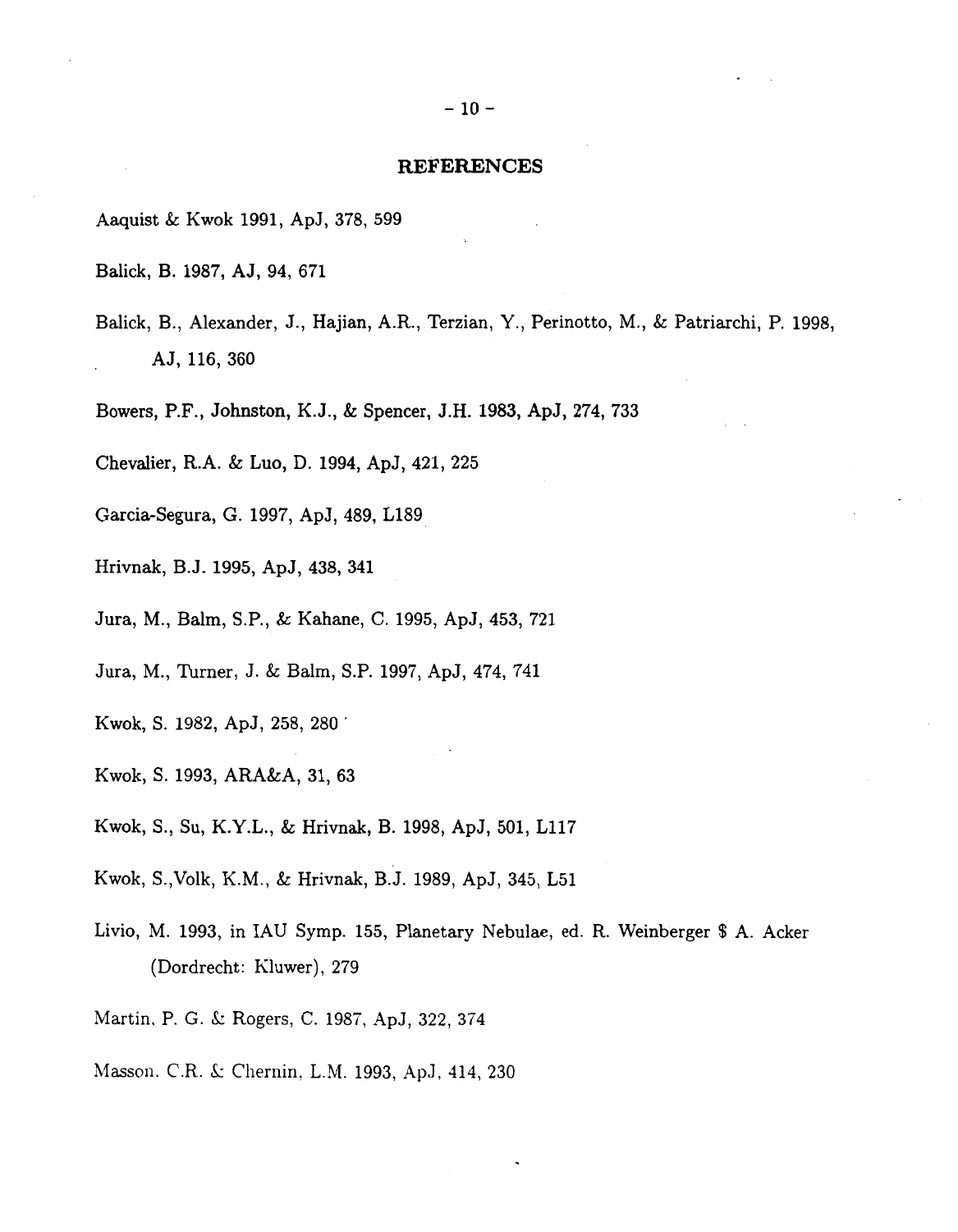Mastrodemos, N. & Morris, M. **1998, 497, 303** 

- Mellema, G. **1995,** MNRAS, **277, 173**
- Mellema, G. & Frank, A. **1997,** MNRAS, **292, 795**
- Meixner, M. Skinner, C. J., Graham, J.R., Keto, E., Jernigan, J.G., & Arens, J.F. **1997,**  ApJ, **482, 897**
- Morris, M. **1987,** PASP, **99, 1115**
- Neri, R., Kahane, C., Lucas, R., Bujarrabal, V., & Loup, C. **1998,** A&ASS, **130,** 1
- Omont, A., Loup, C., Forveille, T., te Lintel Hekkert, P.; Habing, H., & Sivagnanam, P. **1993,** A&A, **267, 515**
- Sahai, R., Wootten, A., Schwarz, H.E., & Clegg, R.E.S. **1991,** A&A, **251, 560**
- Sahai, R., et al., 1998, ApJ, 493, 301
- Sahai, R. & Trauger, J.T. **1998,** AJ, **116, 1357**
- Sahai, R., Zijlstra, **A.,** Bujarrabal, V., te Lintel Hekkert, P. **1999a,** AJ, **117, 1408**
- **Sahai,** R., te Lintel Hekkert, P., Morris, M., Zijlstra, A., Likkel, L. **1999b,** ApJ, **514, L115**
- Sahai, R., Bujarrabal, V., & Zijlstra, A., **1999c,** ApJ, **518, L115**
- Schwarz, H.E., 1992, A&A, 264, L1
- Schwarz, H.E., Corradi, R. J.M. & Melnick, J. **1992,** A&AS, **96, 23**
- Soker, N. & Livio. M. 1994. **ApJ**, 421, 219
- Steffen, W. & Lopez. J.A. 1998, ApJ, 508, 696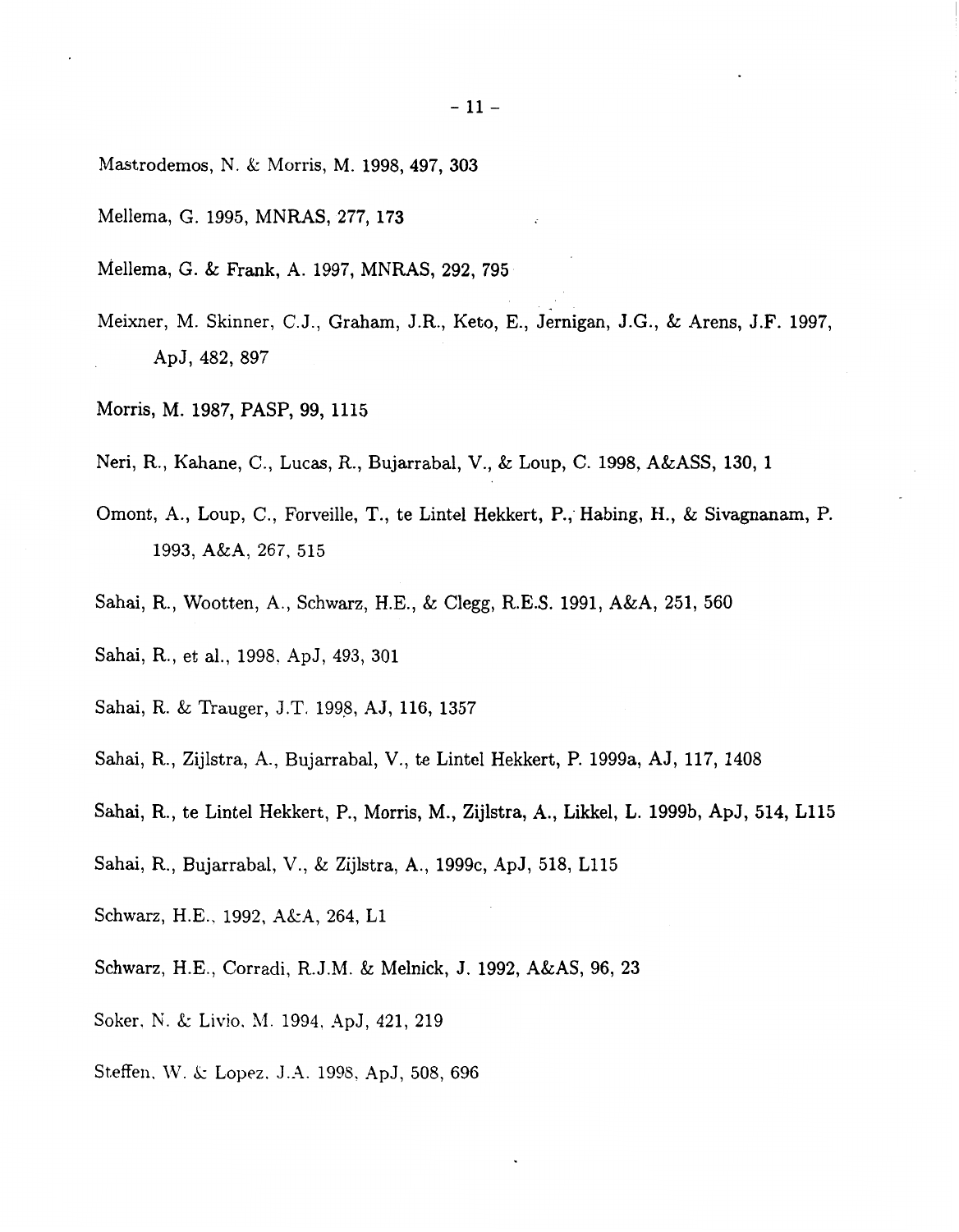Su, K.Y.L., Volk, K., Kwok, **S.,** Hrivnak, B.J. **1998, ApJ, 508, 744** 

Trammell, S.R., Dinerstein, **H.L.,** & Goodrich, R.W. **1994, AJ, 108, 984** 

Whittet, D.C.B. **1992,** *Dust in the Galactic Environment,* Institute **of** Physics Publishing, (Bristol, Philadelphia & New York), pp. **67** 

Woodworth, A.W., Kwok, **S.,** Chan, S.J. **1990,** A&A, **228, 503** 

This manuscript was prepared with the AAS L<sup>4</sup>T<sub>E</sub>X macros v4.0.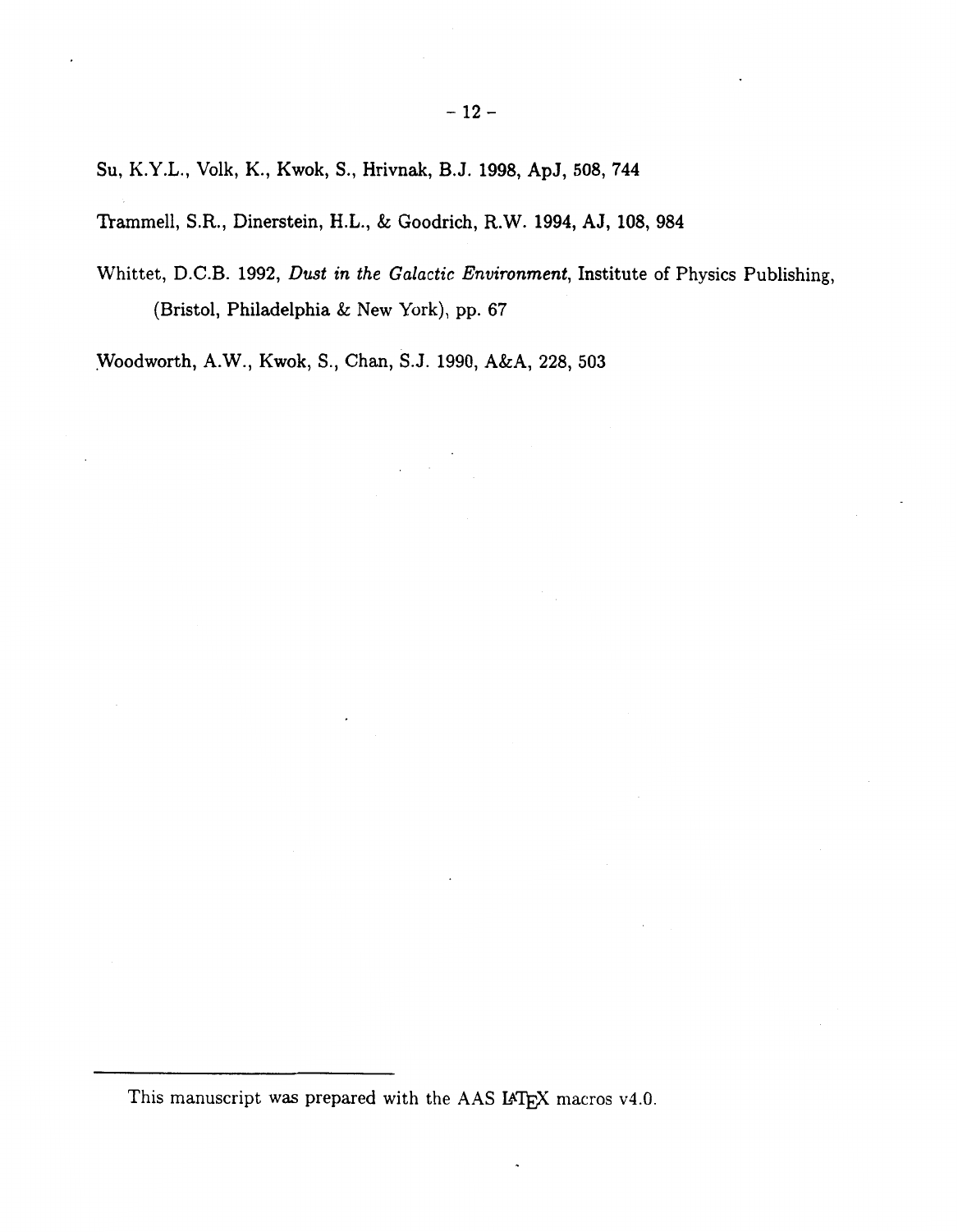Fig. 1.-  $(a,b)$  Wide-band (F555W & F814W) images of the protoplanetary nebula IRAS04296+3429 taken with the Planetary Camera (resolution  $0''0456/pixel$ ) of WFPCZ/HST. **A** reverse grey-scale and logarithmic stretch have been used, with the maximum and minumum surface brightnesses on the scale bar for F555W (F814W) being 0.064 (0.54) Jy arcsec<sup>-2</sup> & 0.023 (0.054) mJy arcsec<sup>-2</sup>. (c,d) False-color images generated by processing the images in (a,b) in order to emphasize sharp structures. Each processed image,  $Im_P = Im_O/(Im_O + 0.04Im_S)$ , where  $Im_O$  is the original image, and  $Im_S$  is obtained by smoothing Imo. Diffraction artifacts due to telescope optics are **seen** prominently in the F814W image (at  $\pm$ 45° to the horizontal axis), but are much fainter than the nebular lobes in the F555W image, and do not affect our conclusions about their structure (53 of text).

Fig. 2.  $-$  F555W/F814W intensity ratio image of IRAS04296+3429. The ratio scale is shown alongside.

Fig. 3.— Representative radial cuts from the F555W/F814W ratio image. The red curves show the "disk cuts" taken along the major axis of the elliptical disk (in  $10^{\circ}$  wide slices). The green curves show the "halo cuts", taken along directions about 116° away from the "disk cuts" (in 20" wide slices). The intensity computed from a simple single-scattering model of a spherical circumstellar envelope with a  $r^{-2}$  density law fits the "halo cuts".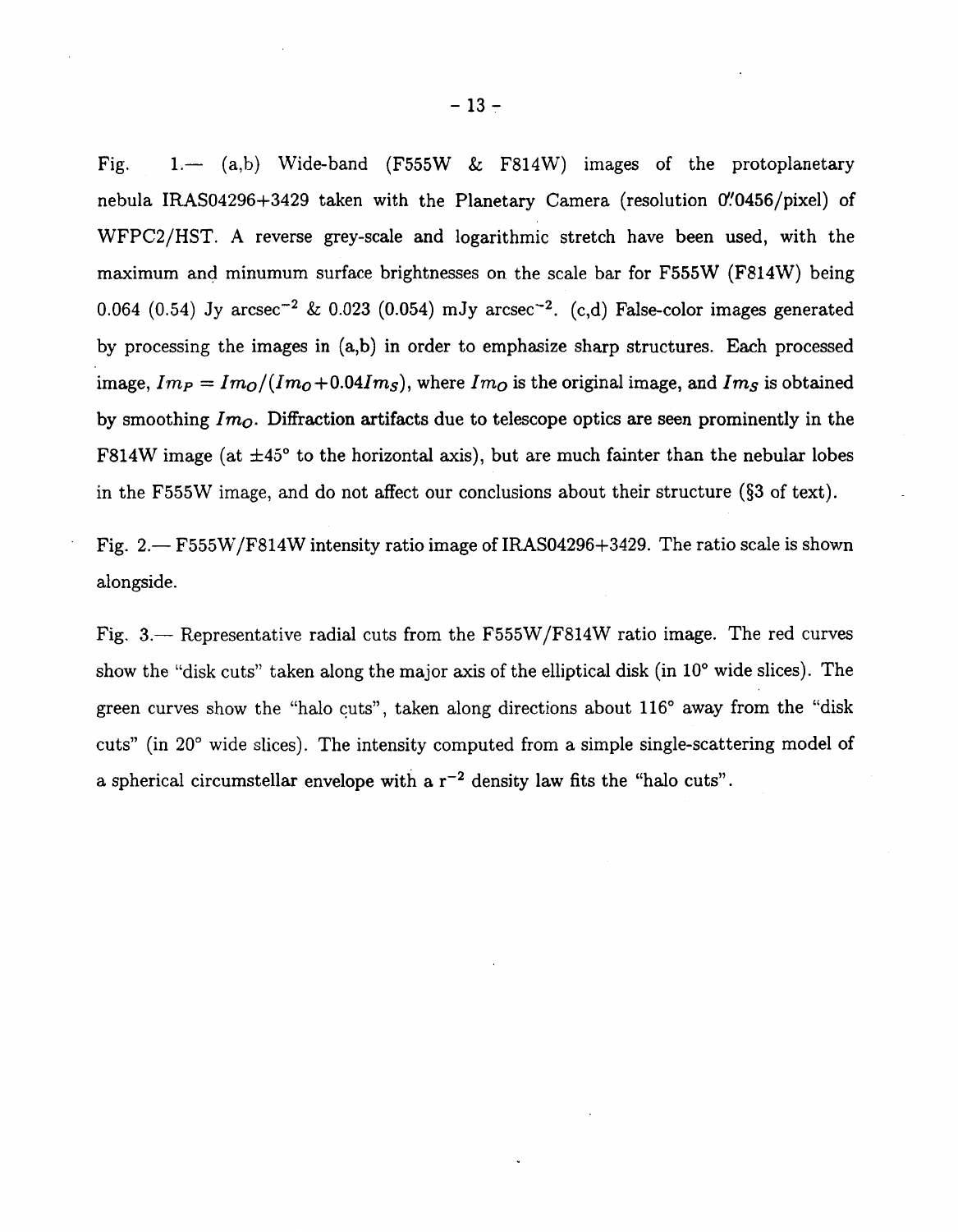$(a)$  F555W







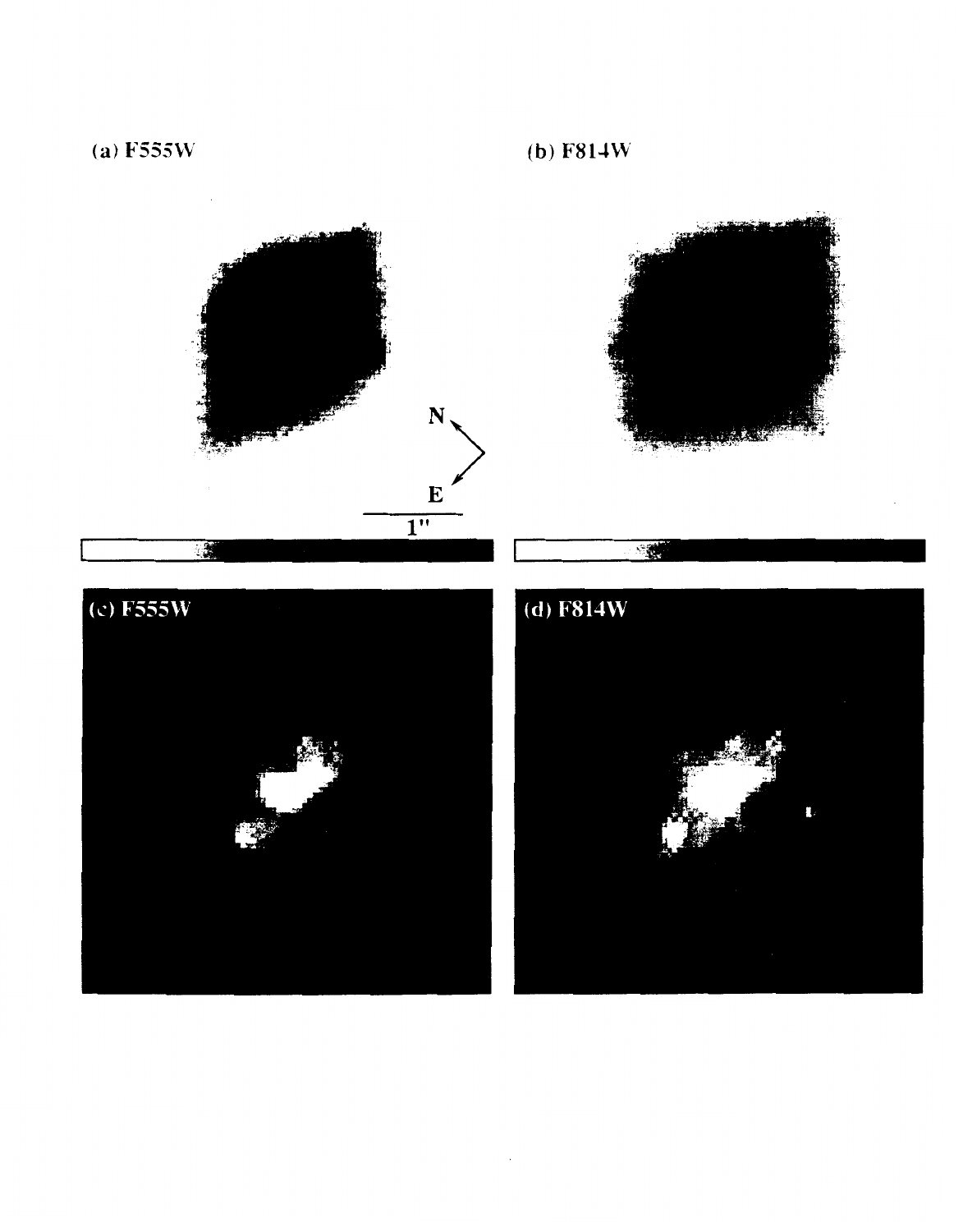